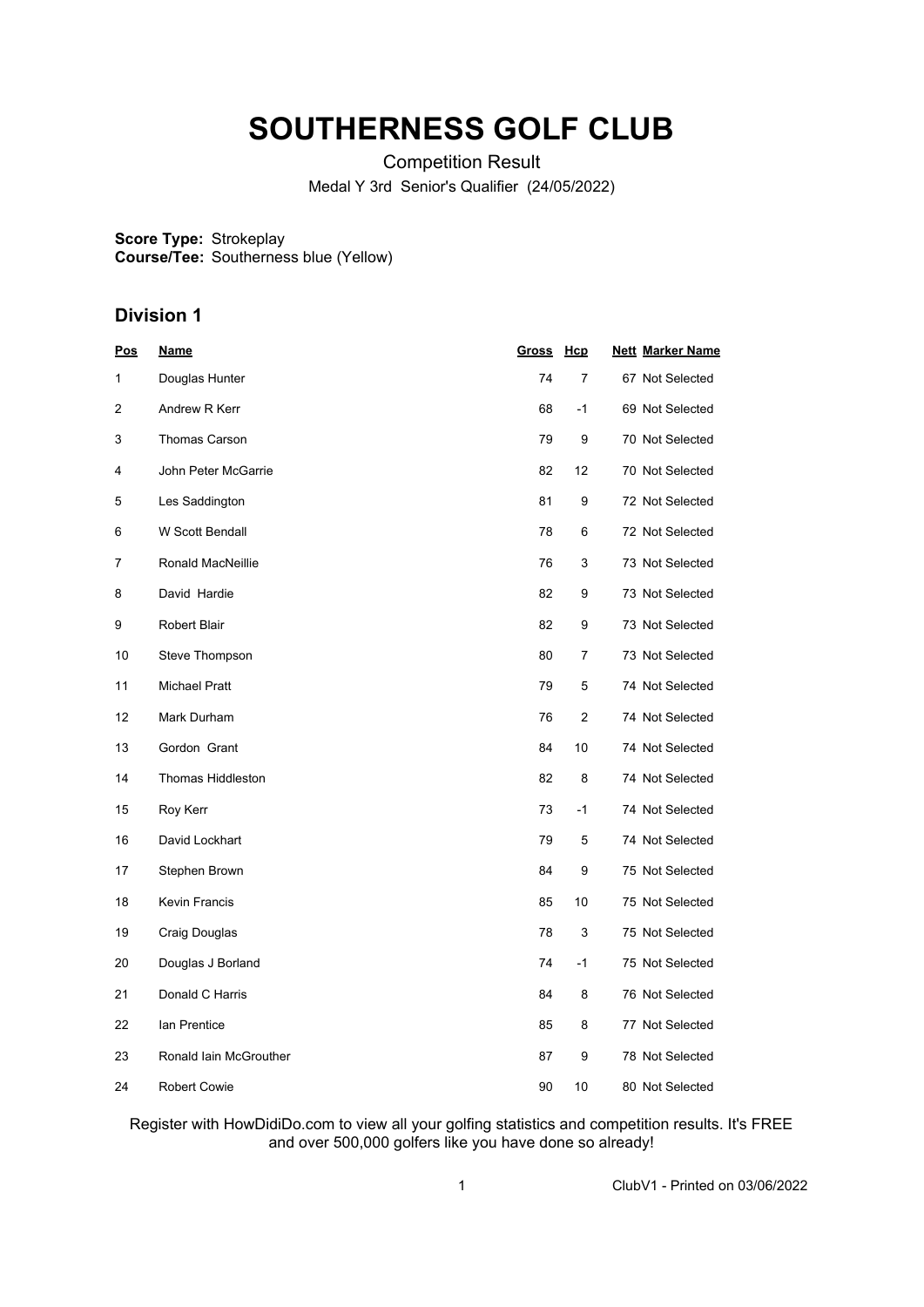**Score Type: Course/Tee:** Strokeplay Southerness blue (Yellow)

#### **Division 1**

| <b>Pos</b> | Name                   | Gross Hcp |    | <b>Nett Marker Name</b> |
|------------|------------------------|-----------|----|-------------------------|
| 25         | Gary Watson            | <b>NR</b> | 9  | NR Not Selected         |
| 26         | John Hair              | <b>NR</b> | 9  | NR Not Selected         |
| 27         | <b>Stuart Davidson</b> | <b>NR</b> | 7  | NR Scott Torrance       |
| 28         | <b>Scott Torrance</b>  | <b>NR</b> | 1  | NR Stuart<br>Davidson   |
| 29         | <b>Grant Hardie</b>    | <b>NR</b> | 11 | NR Not Selected         |
| 30         | Angus Halliday         | <b>NR</b> | 11 | NR Not Selected         |
| 31         | Ryan Moffat            | <b>NR</b> | 5  | NR Not Selected         |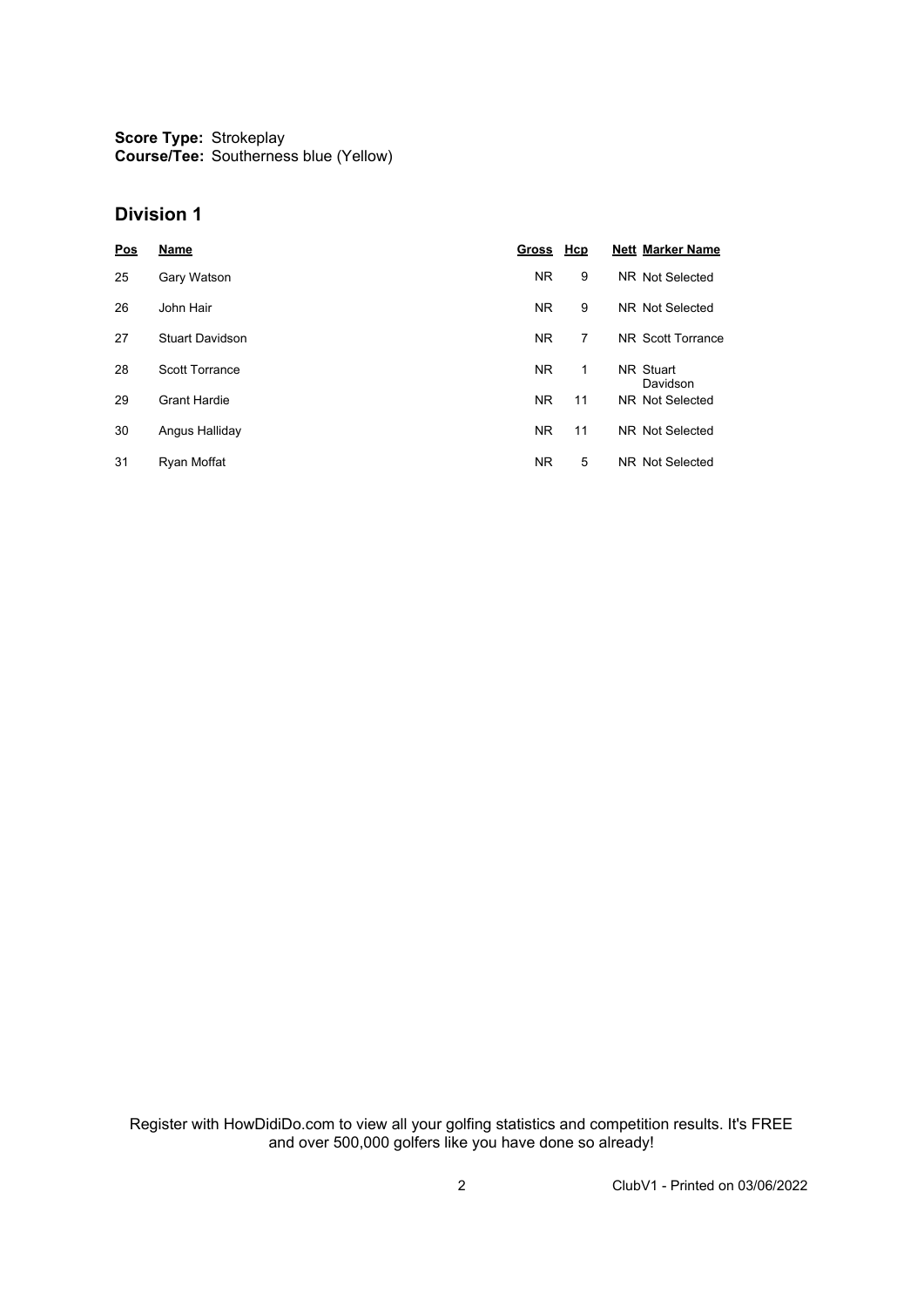**Score Type: Course/Tee:** Strokeplay Southerness blue (Yellow)

## **Division 2**

| Pos | <b>Name</b>            | <u>Gross</u> | <b>Hcp</b> | <b>Nett Marker Name</b> |
|-----|------------------------|--------------|------------|-------------------------|
| 1   | Chris Boston           | 86           | 21         | 65 Not Selected         |
| 2   | Bruce Lindsay          | 81           | 15         | 66 Not Selected         |
| 3   | Thomas Florey          | 83           | 15         | 68 Not Selected         |
| 4   | Gregor Ross            | 83           | 13         | 70 Not Selected         |
| 5   | <b>Brian Sutton</b>    | 85           | 14         | 71 Not Selected         |
| 6   | David Fulton           | 84           | 13         | 71 Not Selected         |
| 7   | <b>Wilson Russell</b>  | 88           | 17         | 71 Not Selected         |
| 8   | Rodolfo Miroli         | 88           | 16         | 72 Not Selected         |
| 9   | Leonard Wood           | 85           | 13         | 72 Not Selected         |
| 10  | <b>Brett Griffin</b>   | 90           | 18         | 72 Not Selected         |
| 11  | David Gauld            | 91           | 18         | 73 Not Selected         |
| 12  | Philip Jones           | 88           | 15         | 73 Not Selected         |
| 13  | Ivor Matheson          | 87           | 13         | 74 Not Selected         |
| 14  | Kenneth Logan          | 91           | 17         | 74 Not Selected         |
| 15  | William Rundle         | 94           | 20         | 74 Not Selected         |
| 16  | lan McCreath           | 87           | 13         | 74 Not Selected         |
| 17  | John Simpson           | 104          | 28         | 76 Not Selected         |
| 18  | <b>Thomas Neeson</b>   | 94           | 18         | 76 Not Selected         |
| 19  | <b>Trefor Williams</b> | 93           | 16         | 77 Not Selected         |
| 20  | Neil Milligan          | 97           | 19         | 78 Not Selected         |
| 21  | <b>Charles Clemie</b>  | 93           | 15         | 78 Not Selected         |
| 22  | Gordon McKerrow        | 93           | 14         | 79 Not Selected         |
| 23  | John Cooper            | 92           | 13         | 79 Not Selected         |
| 24  | Peter Allen            | 94           | 15         | 79 Not Selected         |
| 25  | Muir Smith             | 101          | 18         | 83 Not Selected         |
| 26  | John Kerr              | 97           | 13         | 84 Not Selected         |
| 27  | James Anderson         | 107          | 17         | 90 Not Selected         |